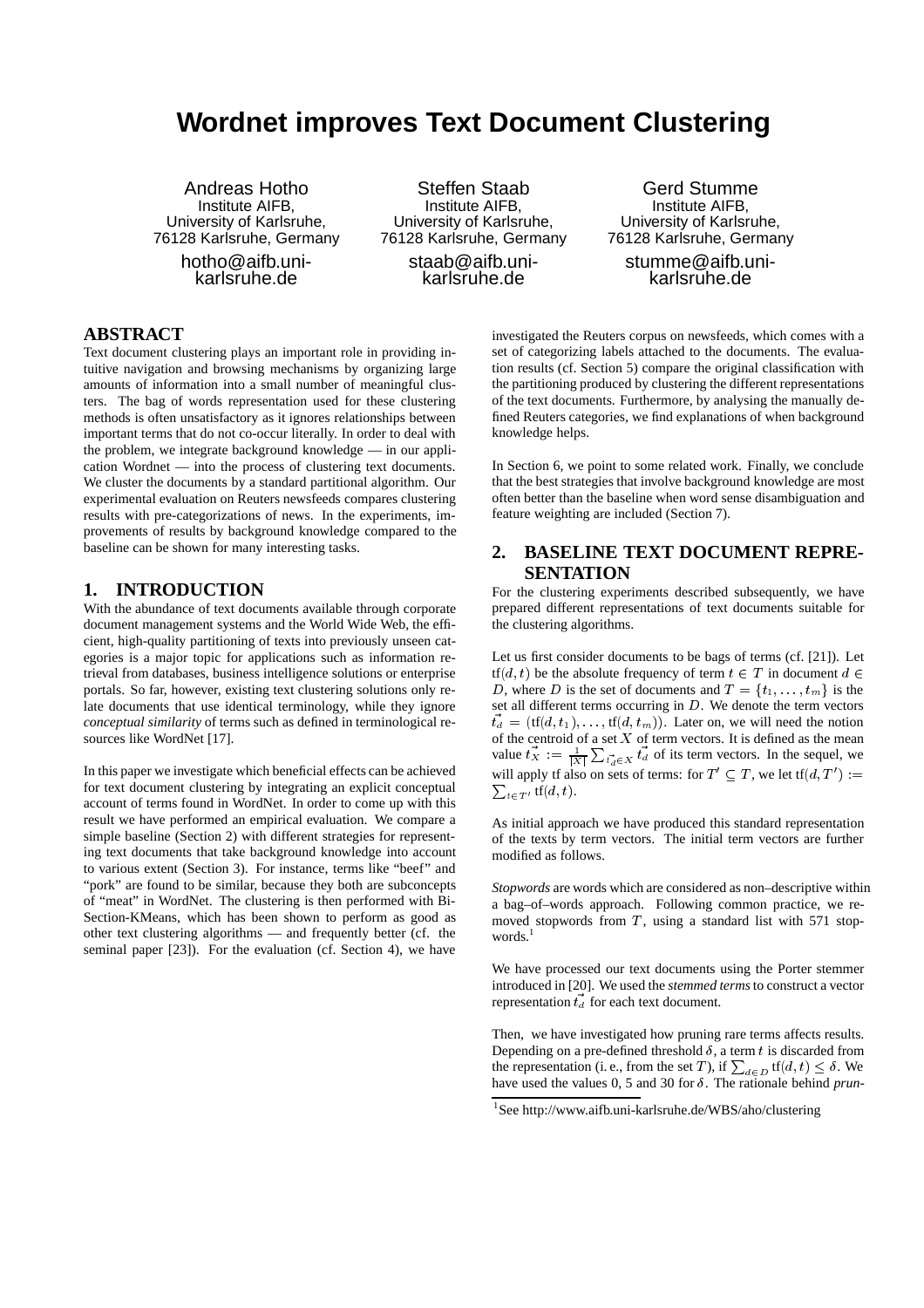*ing* is that infrequent terms do not help for identifying appropriate clusters, but may still add noise to the distance measures degrading overall performance.<sup>2</sup>

*Tfidf* weighs the frequency of a term in a document with a factor that discounts its importance when it appears in almost all documents. The tfidf (term frequency-inverted document frequency) $3$ of term  $t$  in document  $d$  is defined by:

$$
\operatorname{tfidf}(d, t) := \log(\operatorname{tf}(d, t) + 1) * \log\left(\frac{|D|}{\operatorname{df}(t)}\right)
$$

where  $df(t)$  is the document frequency of term t that counts in how many documents term  $t$  appears. If tfidf weighting is applied then we replace the term vectors  $\vec{t}_d := (\text{tf}(d, t_1), \ldots, \text{tf}(d, t_m))$  by  $\vec{t}_d$  : = (tfidf(d, t<sub>1</sub>), ..., tfidf(d, t<sub>m</sub>)). There are more sophisticated measures than tfidf in the literature (see, e. g., [2]), but we abstract herefrom, as this is not the main topic of this paper.

Based on the initial text document representation, we have first applied stopword removal. Then we performed stemming, pruning and tfidf weighting in all different combinations. This also holds for the initial document representation involving background knowledge described subsequently. When stemming and/or pruning and/or tfidf weighting was performed, we have always performed them in the order in which they have been listed here.

# **3. COMPILING BACKGROUND KNOWL-EDGE INTO THE TEXT DOCUMENT REP-RESENTATION**

The background knowledge we have exploited is given through a simple ontology. We first describe its structure, then the actual ontology and its integration into the initial text document representation by various strategies.

# **3.1 Ontology**

The background knowledge we will exploit further on is encoded in a *core ontology*. We here present those parts of our wider ontology definition (cf. [3]) that we have exploited:

**Definition:** A *core ontology* is a tuple  $\mathcal{O} := (C, \leq_C)$  consisting of a set <sup>C</sup> whose elements are called *concept identifiers*, and a partial order  $\leq_C$  on C, called *concept hierarchy* or *taxonomy*.

Often we will call concept identifiers just *concepts*, for sake of simplicity.

**Definition:** If  $c_1 \leq c_2$ , for  $c_1, c_2 \in C$ , then  $c_1$  is a *subconcept of*  $c_2$ , and  $c_2$  is a *superconcept of*  $c_1$ . If  $c_1 < c_2$  and there is no  $c_3 \in C$  with  $c_1 \lt_{C} c_3 \lt_{C} c_2$ , then  $c_1$  is a *direct subconcept of*  $c_2$ , and  $c_2$  is a *direct superconcept of*  $c_1$ . We note this by  $c_1 \prec c_2$ .

According to the international standard ISO 704, we provide names for the concepts (and relations). Instead of 'name', we here call them 'sign' or 'lexical entries' to better describe the functions for which they are used.

**Definition:** A *lexicon* for an ontology  $\mathcal O$  is a tuple  $Lex := (S_C, Ref_{C})$ consisting of a set  $S_C$  whose elements are called *signs for concepts*, and a relation  $Re f_C \subseteq S_C \times C$  called *lexical reference for concepts*, where  $(c, c) \in \text{Ref}_C$  holds for all  $c \in C \cap S_C$ . Based on  $Ref_C$ , we define, for  $s \in S_C$ ,  $Ref_C(s) := \{c \in C \mid (s, c) \in$  $Ref_{C}$ } and, for  $c \in C$ ,  $Ref_{C}^{-1}(c) := \{ s \in S_{C} \mid (s, c) \in Ref_{C} \}.$ An *ontology with lexicon* is a pair  $(\mathcal{O}, Lex)$  where  $\mathcal O$  is an ontology and Lex is a lexicon for  $\mathcal{O}$ .

This definition allows for a very generic approach towards using ontologies for clustering. For the purpose of actual evaluation of clustering with background knowledge, we needed a specific resource, which fits to the document collection. We have chosen Wordnet  $1.7<sup>4</sup>$  as it fits to the generality of the Reuters corpus. Wordnet [17] comprises a core ontology and a lexicon. It consists of 109377 concepts (synsets in Wordnet terminology) and 144684 lexical entries<sup>5</sup> (called words in Wordnet). One example synset is "foot, ft" and a corresponding word is "foot". In Wordnet, the function  $Ref_{C}$  relates terms if they have a lexical entry (e.g.,  $s_1 =$ "foot" and  $s_2$  = "feet") with their corresponding concepts (e.g., synsets  $c_1$  = "foot, ft",  $c_2$  = "foot, human foot, pes", ...). Thus, for a term t appearing in a document d,  $Ref_C(t)$  allows for retrieving its corresponding concepts.

In addition, Wordnet provides a ranking on the set  $Ref_C(s)$  for each lexical entry <sup>s</sup> indicating the frequency of its usage in English language. For example,  $Ref_C(s_1)$  returns as the first concept  $c_1$ and then  $c_2$ . Corresponding to our definition of a core ontology, Wordnet also offers access functions to its concept hierarchy  $\leq_C$ .

So far, from all the descriptions given in Wordnet, we have exploited only information about nouns. I.e., we have used only 68:1% of the synsets available in Wordnet.

Using the morphological capabilities of Wordnet rather than a Porter stemmer we achieved improved results. Therefore, when using background knowledge, stemming has only been performed for terms that do not appear as lexical entries in Wordnet.

### **3.2 Term vs. Concepts Vector Strategies**

Enriching the term vectors with concepts from the core ontology has two benefits. First it resolves synonyms; and second it introduces more general concepts which help identifying related topics. For instance, a document about beef may not be related to a document about pork by the cluster algorithm if there are only 'beef' and 'pork' in the term vector. But if the more general concept 'meat' is added to both documents, their semantical relationship is revealed. We have investigated different strategies for adding or replacing terms by concepts:

Add Concepts ("add"<sup>6</sup>). When applying this strategy, we have extended each term vector  $\vec{t_d}$  by new entries for Wordnet concepts c appearing in the document set. Thus, the vector  $t_d$  was replaced by the concatenation of  $\vec{t}_d$  and  $\vec{c}_d$ , where  $\vec{c}_d := (\text{cf}(d, c_1), \ldots,$  $cf(d, c_l)$  is the concept vector with  $l = |C|$  and  $cf(d, c)$  denotes the frequency that a concept  $c \in C$  appears in a document d as

 $2$ We have also investigated the influence of the document frequency of a term  $t$  for pruning, but it showed that this parameter hardly effects the clustering results.

<sup>&</sup>lt;sup>3</sup>tfidf actually refers to a class of weighting schemata. Above we have given the one we have used.

<sup>4</sup> http://www.cogsci.princeton.edu/˜wn/obtain.shtml

<sup>&</sup>lt;sup>5</sup>The actual number of lexical entries is higher in our count, as for one stem like "foot", Wordnet includes several morphological derivations like "feet".

<sup>6</sup> These abbreviations are used below in Section 5.2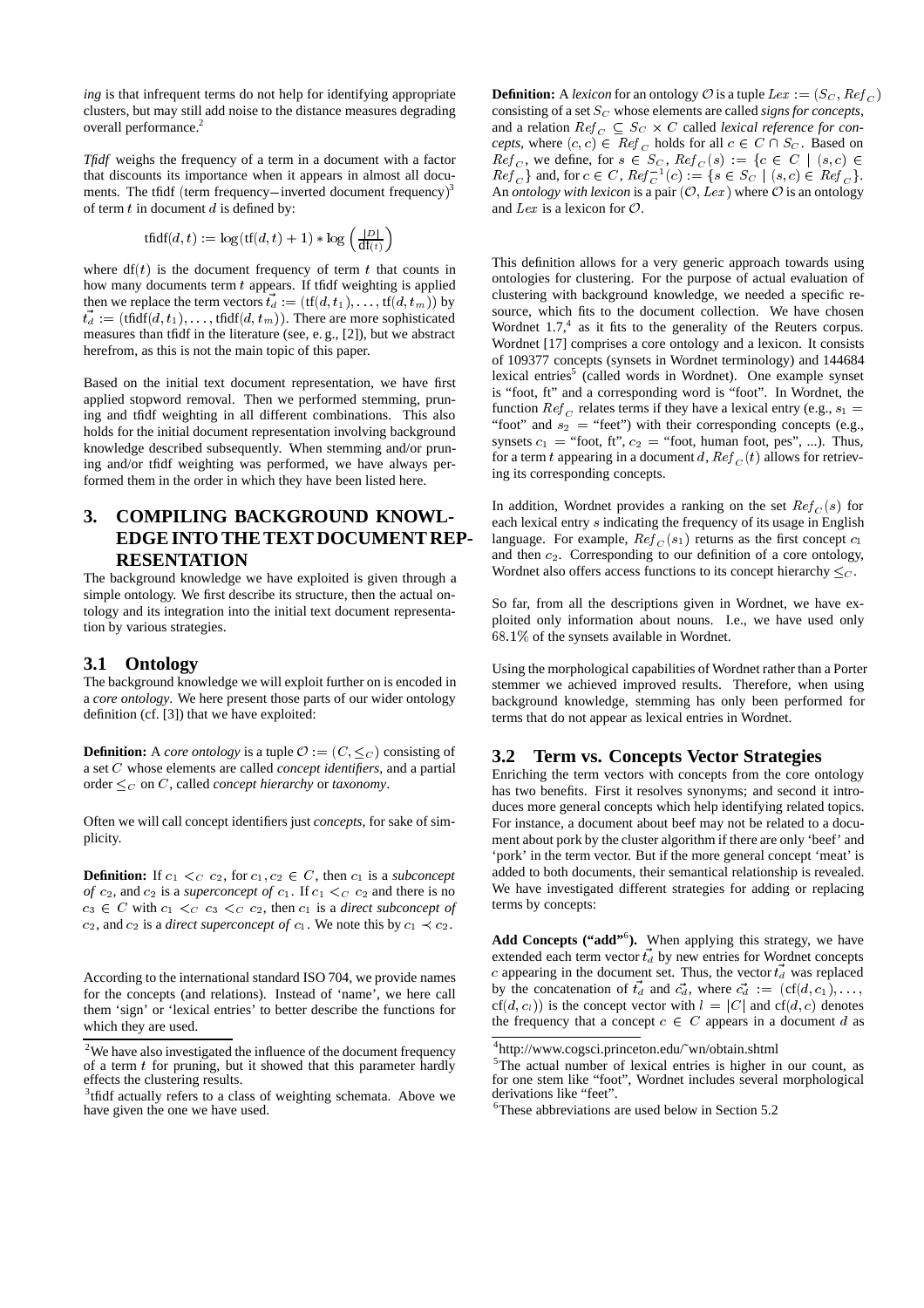indicated by applying the reference function  $Ref_C$  to all terms in the document <sup>d</sup>. For a detailed definition of cf, see next subsection. Hence, a term that also appeared in Wordnet as a synset would be accounted for at least twice in the new vector representation, i. e., once as part of the old  $t_d$  and at least once as part of  $\vec{c}_d$ . It could be accounted for also more often, because a term like "bank" has several corresponding concepts in Wordnet.

**Replace Terms by Concepts ("repl").** This strategy works like 'Add Concepts' but it expels all terms from the vector representations  $\vec{t}_d$  for which at least one corresponding concept exists. Thus, terms that appear in Wordnet are only accounted at the concept level, but terms that do not appear in Wordnet are not discarded.

**Concept Vector Only ("only").** This strategy works like 'Replace Terms by Concepts' but it expels *all* terms from the vector representation. Thus, terms that do not appear in Wordnet are discarded;  $c_d$  is used to represent document d.

#### **3.3 Strategies for Disambiguation**

The assignment of terms to concepts in Wordnet is ambiguous. Therefore, adding or replacing terms by concepts may add noise to the representation and may induce a loss of information. Therefore, we have also investigated how the choice of a "most appropriate" concept from the set of alternatives may influence the clustering results.

While there is a whole field of research dedicated to word sense disambiguation (e.g., cf. [13]), it has not been our intention to determine which one could be the most appropriate, but simply whether word sense disambiguation is needed at all. For this purpose, we have considered two simple disambiguation strategies besides of the baseline:

**All Concepts ("all").** The baseline strategy is not to do anything about disambiguation and consider all concepts for augmenting the text document representation. Then, the concept frequencies are calculated as follows:

$$
cf(d, c) := tf(d, \{t \in T \mid c \in Ref_C(t)\}) .
$$

**First Concept ("first").** As mentioned in Sec. 3.1, Wordnet returns an *ordered* list of concepts when applying  $Ref_C$  to a set of terms. Thereby, the ordering is supposed to reflect how common it is that a term reflects a concept in "standard" English language. More common term meanings are listed before less common ones. For a term t appearing in  $S<sub>C</sub>$ , this strategy counts only the concept frequency cf for the first ranked element of  $Ref_C(t)$ , i.e. the most common meaning of t. For the other elements of  $Ref_C(t)$ , frequencies of concepts are not increased by the occurrence of  $t$ . Thus the concept frequency is calculated by: where

$$
cf(d, c) := tf(d, \{t \in T \mid \text{first}(Ref_C(t)) = c\})
$$

where first( $Ref_C$ ) gives the first concept  $c \in Ref_C$  according to the order from Wordnet.

**Disambiguation by Context ("context").** The sense of a term  $t$ that refers to several different concepts  $Ref_C(t) := \{b, c, \dots\}$  may be disambiguated by a simplified version of [1]'s strategy:

1. Define the semantic vicinity of a concept  $c$  to be the set of all

its direct sub- and superconcepts

$$
V(c) := \{ b \in C \mid c \prec b \text{ or } b \prec c \}.
$$

2. Collect all terms that could express a concept from the conceptual vicinity of <sup>c</sup> by

$$
U(c):=\bigcup_{b\in V(c)}Re f_C^{-1}(b).
$$

3. The function dis:  $D \times T \rightarrow C$  with

$$
\text{dis}(d, t) := \text{first}\{c \in \text{Ref}_C(t) \mid c \text{ maximizes tf}(d, U(c))\}
$$

disambiguates term  $t$  based on the context provided by document  $d$ 

4. Let  $cf(d, c) := tf(d, \{t \in T \mid dis(d, t) = c\}).$ 

#### **3.4 Strategies for considering Hypernyms**

The third set of strategies varies the amount of background knowledge. Its principal idea is that if a term like 'beef' appears, one does not only represent the document by the concept corresponding to 'beef', but also by the concepts corresponding to 'meat' and 'food' etc. up to a certain level of generality. The following procedure realizes this idea by adding to the concept frequency of higher level concepts in a document <sup>d</sup> the frequencies that their subconcepts (at most r levels down in the hierarchy) appear, *i.e.* for  $r \in \mathbb{N}_0$ : The vectors we consider are of the form

$$
\vec{t_d} := (\text{tf}(d, t_1), \dots, \text{tf}(d, t_m), \text{cf}(d, c_1), \dots, \text{cf}(d, c_n))
$$

(the concatenation of an initial term representation with a concept vector). Then the frequencies of the concept vector part are updated in the following way: For all  $c \in C$ , replace cf(d, c) by

$$
\mathrm{cf}'(d,c):=\sum_{b\in H(c,r)}\mathrm{cf}(d,b),
$$

where  $H(c,r) := \{c' | \exists c_1, \ldots, c_i \in C : c' \prec c_1 \prec \cdots \prec c_i =$  $c, 0 \le i \le r$  gives for a given concept c the r next subconceps in the taxonomy. In particular  $H(c,\infty)$  returns all subconcepts of c. This implies: The strategy  $r = 0$  does not change the given concept frequencies,  $r = n$  adds to each concept the frequency counts of all subconcepts in the *n* levels below it in the ontology and  $r = \infty$ adds to each concept the frequency counts of all its subconcepts.

#### **4. PARTITIONAL CLUSTERING**

Our incorporation of background knowledge is rather independent of the concrete clustering method. The only requirements we had were that the baseline could achieve good clustering results in an efficient way on the Reuters corpus. In [23] it has been shown that Bi-Section-KMeans – a variant of KMeans – fulfilled these conditions, while frequently outperforming standard KMeans as well as agglomerative clustering techniques.

For our experiments, the similarity between two text documents  $d_1, d_2 \in D$  is measured by the cosine of the angle between the vectors  $\vec{t}_1$ ,  $\vec{t}_2$  representing them:

$$
\cos(\sphericalangle(\vec{t}_1,\vec{t}_2)) = \frac{\vec{t}_1 \cdot \vec{t}_2}{\parallel \vec{t}_1 \parallel \cdot \parallel \vec{t}_2 \parallel}
$$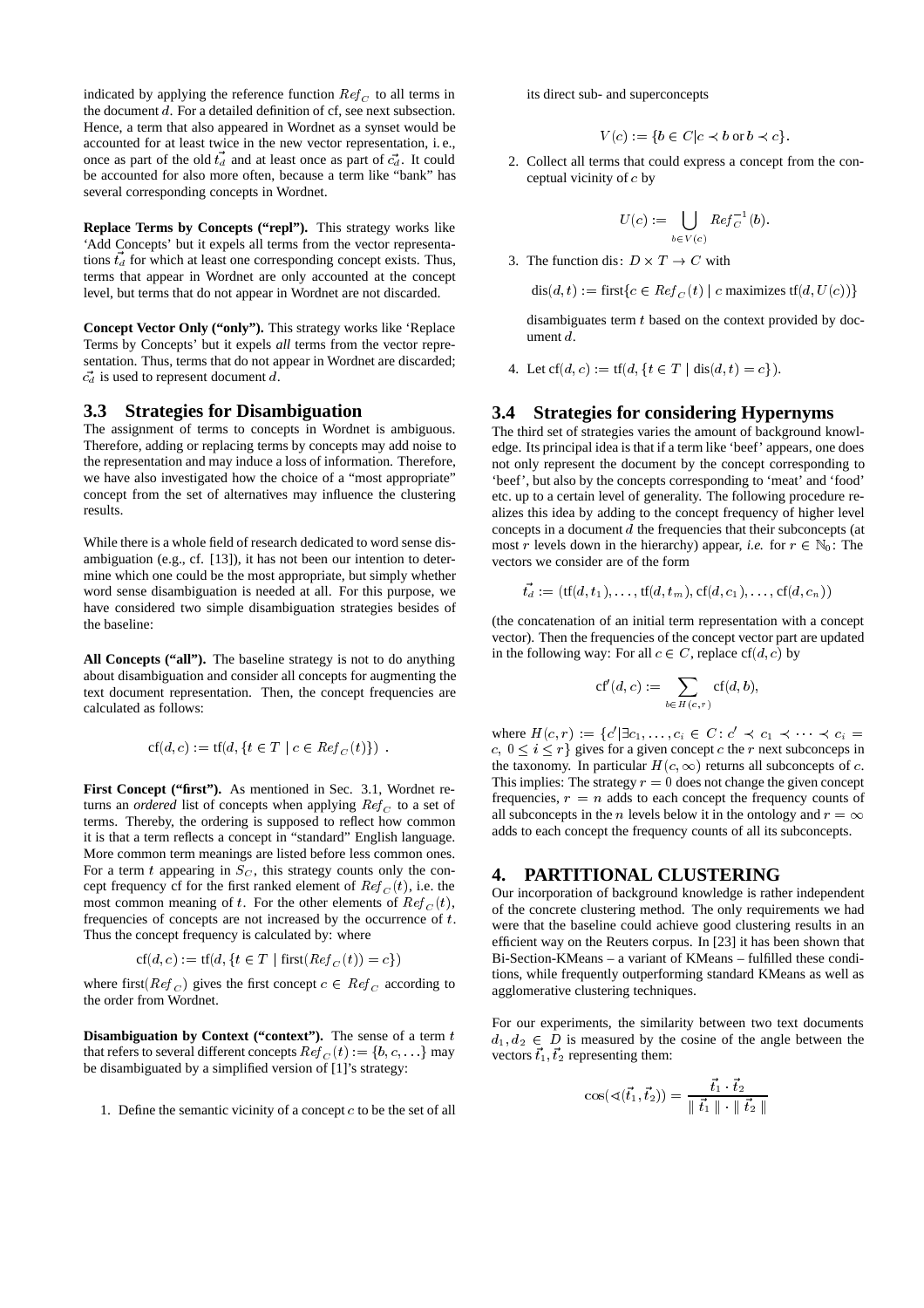# **4.1 Evaluation Setting**

The principal idea of the experiments was the comparison of clustering results on a standard text corpus against a manually predefined categorization of the corpus. Such a predefined categorization exists only for few text corpora.

We have chosen the Reuters-21578 news corpus  $([16]^7, cf.$  section 4.3), because it comprises an *a priori* categorization of documents, its domain is broad enough to be realistic, and the content of the news were understandable for non-experts (like us) in order to be able to explain results. Furthermore, Reuters-21578 is a well-known, freely available and well investigated corpus.

Important reasons for us to use Wordnet as a core ontology in conjunction with Reuters-21578 as a corpus were that Wordnet is freely available and that it has not been specifically designed to facilitate the clustering task. We performed a second evaluation on the FAO Document Online Catalogue,<sup>8</sup> in which the Food and Agriculture Organization (FAO) of the United Nations stores documents about agriculture, which are labeled with the controlled vocabulary AGROVOC.<sup>9</sup> The evaluation on this domain and with this specific ontology provided similar results, which we omit here because of space restrictions.

In the experiments we have varied the different strategies for plain term vector representation and for vector representations containing background knowledge as elaborated in Sections 2 and 3. We have clustered the representations using Bi-Section-KMeans and have compared the pre-categorization with our clustering results using standard measures for this task, as defined below.

#### **4.2 Evaluation Measures**

The purity measure is based on the precision measure as wellknown from information retrieval (cf. [19]). Each resulting cluster P from a partitioning  $\mathbb P$  of the overall document set D is treated as if it were the result of a query. Each set  $L$  of documents of a partitioning <sup>L</sup> which is obtained by manually labeling is treated as if it were the desired set of documents for a query. The two partitionings  $\mathbb P$  and  $\mathbb L$  are then compared as follows.

The precision of a cluster  $P \in \mathbb{P}$  for a given category  $L \in \mathbb{L}$  is  $\qquad 5$ given by Precision $(P, L) := \frac{|P \cap L|}{|P|}$ . The overall value for purity is computed by taking the weighted average of maximal precision values:

$$
\mathrm{Purity}(\mathbb{P}, \mathbb{L}) := \sum_{P \in \mathbb{P}} \frac{|P|}{|D|} \max_{L \in \mathbb{L}} \mathrm{Precision}(P, L).
$$

For some selected parameter combinations that proved to be very good wrt. purity, we also investigated their

$$
\text{InversePurity}(\mathbb{P}, \mathbb{L}) := \sum_{L \in \mathbb{L}} \frac{|L|}{|D|} \max_{P \in \mathbb{P}} \text{Precision}(L, P).
$$

Both measures have the interval [0, 1] as range. Their difference is that purity measures the purity of the resulting clusters when evaluated against a pre-categorization, while inverse purity measures how stable the pre-defined categories are when split up into

clusters. Thus, purity achieves an "optimal" value of 1 when the number of clusters  $k$  equals  $|D|$ , whereas inverse purity achieves an "optimal" value of  $1$  when  $k$  equals 1. Another name in the literature for inverse purity is microaveraged precision. The reader may note that, in the evaluation of clustering results, microaveraged precision is identical to microaveraged recall (cf. e.g. [22]).

# **4.3 The Reuters-Corpus**

We have performed all evaluations on the Reuters-21578 document set. In order to be able to perform comparisons with an *a priori* categorization, we have restricted ourselves to the 12344 documents that were manually classified by Reuters. Documents in the manually classified set were labeled with zero, one, or more of the 135 pre-defined categories.<sup>10</sup> The lack of a label indicates that the human annotator could not find an adequate category. We gathered all the documents without any category label into a new category "defnoclass".<sup>11</sup>

Standard measures like purity (or mutual information or entropy) only allow for the comparison of two partitionings, but they do not allow for the comparison of structures when documents are manually assigned to *several* categorizations and/or documents are automatically assigned to *multiple* clusters. Therefore, we have only selected the first label of each document and ended up with a categorization of the documents into overall 82 categories, including "defnoclass".

To be able to perform evaluations for more different parameter settings, we have restricted the number of documents from the corpus. First, categories with extremely few documents have been discarded with the minimum amount of 15 — thus, "outlier categories" are ignored in the evaluation.<sup>12</sup> Second, we have restricted the category sizes to max. 100 documents by sampling. We call the resulting corpus PRC-min15-max100. It consists of 46 categories and 2619 documents with an average of 56.93 documents per category (standard deviation of 33.12). The text document representation consists of term vectors of length 1219 to 9924 and concept vectors (or mixed term/concept vectors) of length 1468 to 16157, depending on the applied strategy.

#### **5. RESULTS**

Each evaluation result described in the following denotes an average from 20 test runs performed on the given corpus for a given combination of parameter values with randomly chosen initial values for Bi-Section-KMeans. The results we report here have been achieved for  $k = 60$  clusters. Varying the number k of clusters for the parameter combinations described below has not altered the overall picture.

On the results we report in the text, we have applied t-tests to check for significance with a confidence of 99.5%. All differences that are mentioned below are significant within a confidence of  $\alpha = 0.5\%$ .

# **5.1 Clustering without Background Knowledge**

<sup>10</sup>The categories are called "topics" in Reuters-21578. To be more general, we will refer to them as "category" in the sequel.

<sup>7</sup> http://www.daviddlewis.com/resources/testcollections/reuters21578/

<sup>8</sup> http://www4.fao.org/faobib/index.html

<sup>9</sup> http://www.fao.org/agrovoc/

 $11$ <sup>11</sup>The 12344 documents are indicated by an attribute "TOPIC" set to yes and contain the text surrounded by the "BODY" tag.

 $12$ <sup>12</sup>We investigate in the technical report [12] the influence of the 36 discarded outlier categories with their overall 136 documents. We observe a 2% lower purity for both the best baseline as well as for the results with background knowledge. The general results are the same.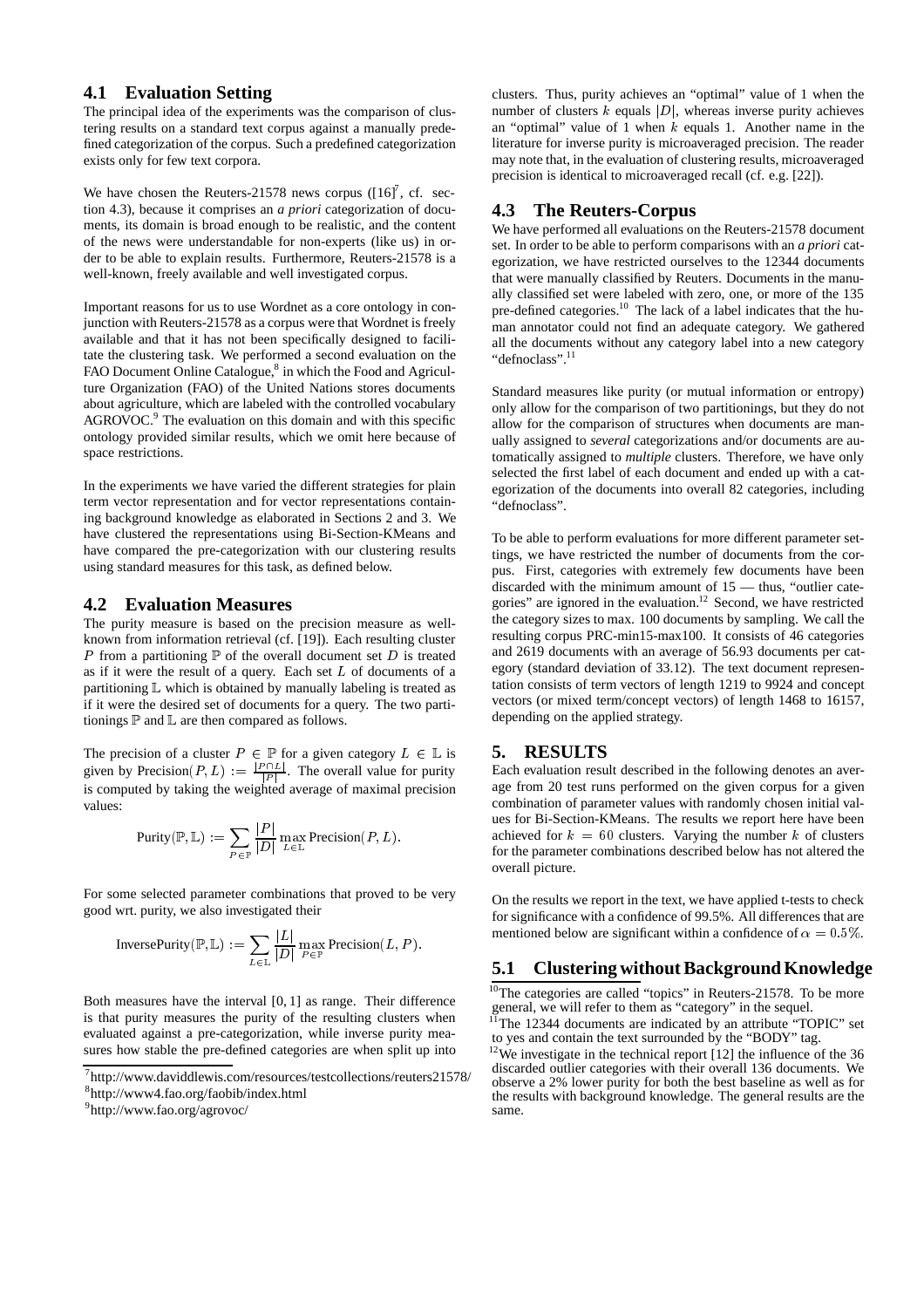Without background knowledge, averaged purity values ranged from 46.1% to 57% (cf. Figure 1). We have observed that tfidf weighting decisively increased purity values irrespective of what the combination of parameter values was (see for instance Figure 1). Pruning with a threshold of 5 or 30 has not always shown an effect. But it increased always purity values when it was combined with tfidf weighting.

# **5.2 Clustering with Background Knowledge**

For clustering using background knowledge, we have also performed pruning and tfidf weighting as described above. The thresholds and modifications have been enacted on concept frequencies (or mixed term/concept frequencies) instead of term frequencies only. We have computed the purity results for varying parameter combinations as described before.

A subset of all cross evaluations is depicted in Figure 1. Each data point indicates a combination of values as follows:

**X-axis:** On the X-axis, different parameter combinations are indicated. From bottom to top there are:

- Without background knowledge (Section 2) vs. with background knowledge (Section 3), (Ontology = false/true).
- No use of hypernyms (r=0) vs. five levels of hypernyms added to concept frequencies ( $r = 5$ ), cf. Section 3.4 (Hypdepth =  $0/5$ ).
- Disambiguation strategy: All concepts / First concept / Disambiguation by context; cf. Section 3.3 (Hypdis = All/First/Context).
- Add Concepts vs. Replace Terms by Concepts vs. Concept Vector Only; cf. Section 3.2 (Hypint = add/repl/only).

**Y-axis:** On the Y-axis the resulting purity averaged over 20 test runs for each data point is shown.

**Different Lines** represent different combinations of tfidf weighting / no weighting with different pruning thresholds (0 vs. 5 vs. 30).

**Results.** The baseline, i. e., the representation without background knowledge, is given by the best value, 57%, in the leftmost sector (the one for tfidf weighting and a pruning threshold of 30 in Figure 1). The best overall value is achieved by the following combination of strategies: Background knowledge with five levels of hypernyms  $(r = 5)$ , using "disambiguation by context" and term vectors extended by concept frequencies. Purity values then reached 61.8%, thus yielding a relative improvement of 8.4% compared to the baseline.

Without the application of tfidf weighting, all different parameter combinations achieve lower values. Also the difference between the best baseline result (47%) and the best results achieved by adding background knowledge (48,6%) decreases considerably. Furthermore, strategies that consider hypernyms without weighting, like  $r = 5$  without tfidf weighting, even decrease the purity compared to the baseline.

| <b>HYPDEPTH</b> | <b>HYPINT</b> | Purity            | <b>InversePurity</b> |
|-----------------|---------------|-------------------|----------------------|
|                 |               | avg $\pm$ std     | avg $\pm$ std        |
|                 |               | $0.57 \pm 0.019$  | $0,479 \pm 0,016$    |
|                 | add           | $0.585 \pm 0.014$ | $0.492 \pm 0.017$    |
|                 | only          | $0.603 \pm 0.019$ | $0.504 \pm 0.021$    |
|                 | add           | $0.618 \pm 0.015$ | $0.514 \pm 0.019$    |
|                 | only          | $0.593 \pm 0.01$  | $0.500 \pm 0.016$    |
|                 |               |                   |                      |

**Table 1: Results on PRC-min15-max100**  $k = 60$ , prune=30 **(with background knowledge also HYPDIS = context, avg denotes average over 20 cluster runs and std denotes standard deviation)**

#### *Inverse Purity.*

As may be seen from the description in Section 4.2, purity does not discount evaluation results when splitting up large categories. Therefore, we have investigated how the inverse purity values would be affected for the best baseline (in terms of purity) and a typically good strategy based on background knowledge (again measured in terms of purity). Table 1 summarizes the results favoring background knowledge over the baseline by 51.4% over 47.9%.

#### *Inverse Purity and Variance Analysis.*

We also investigated when and why background knowledge improves the results of Bi-Section-KMeans by analyzing the withinclass variance of the Reuters categorization of PRC-min15-max100. For  $X \subseteq D$  the variance is defined as:

$$
\text{var}(X) := \sum_{d \in X} ||\vec{t_d} - \vec{t_X}||^2.
$$

Based on this, we define the normalized variance within a class  $L$  as follows, where the denominator performs a normalization adjusting the variance to the corresponding overall variance of <sup>D</sup>:

$$
\text{var}_{in}(L) := \frac{\text{var}(L)}{\text{var}(D)}\enspace.
$$

:

This variance can be computed both for vector representations with and without background knowledge. We thus obtain two values for each class L, namely  $var_{in}^{with}(L)$  and  $var_{in}^{without}(L)$ .<sup>13</sup> The normalized difference of the variances is obtained by

$$
\text{vd}(L):=\frac{\text{var}^{with}_{in}(L)-\text{var}^{without}_{in}(L)}{\text{var}^{without}_{in}(L)}\enspace.
$$

The decreasing line in Figure 2 shows this normalized difference of the within-class variance between the representations with (strategy hypdepth=5, hypint=add, hypdis=context, prune=30) and without background knowledge. As becomes evident, for the large majority of pre-defined categories, background knowledge reduces the within-class variance, and hence makes them easier to identify for clustering algorithms which aim at minimizing variance, like Bi-Section-KMeans.

Exceptions can be found when the category is characterized best by syntactic means (e.g., the category "earn" may best be clustered

<sup>&</sup>lt;sup>13</sup>Observe that in var<sub>in</sub> both var $(L)$  and var $(D)$  change when background knowledge is incorporated.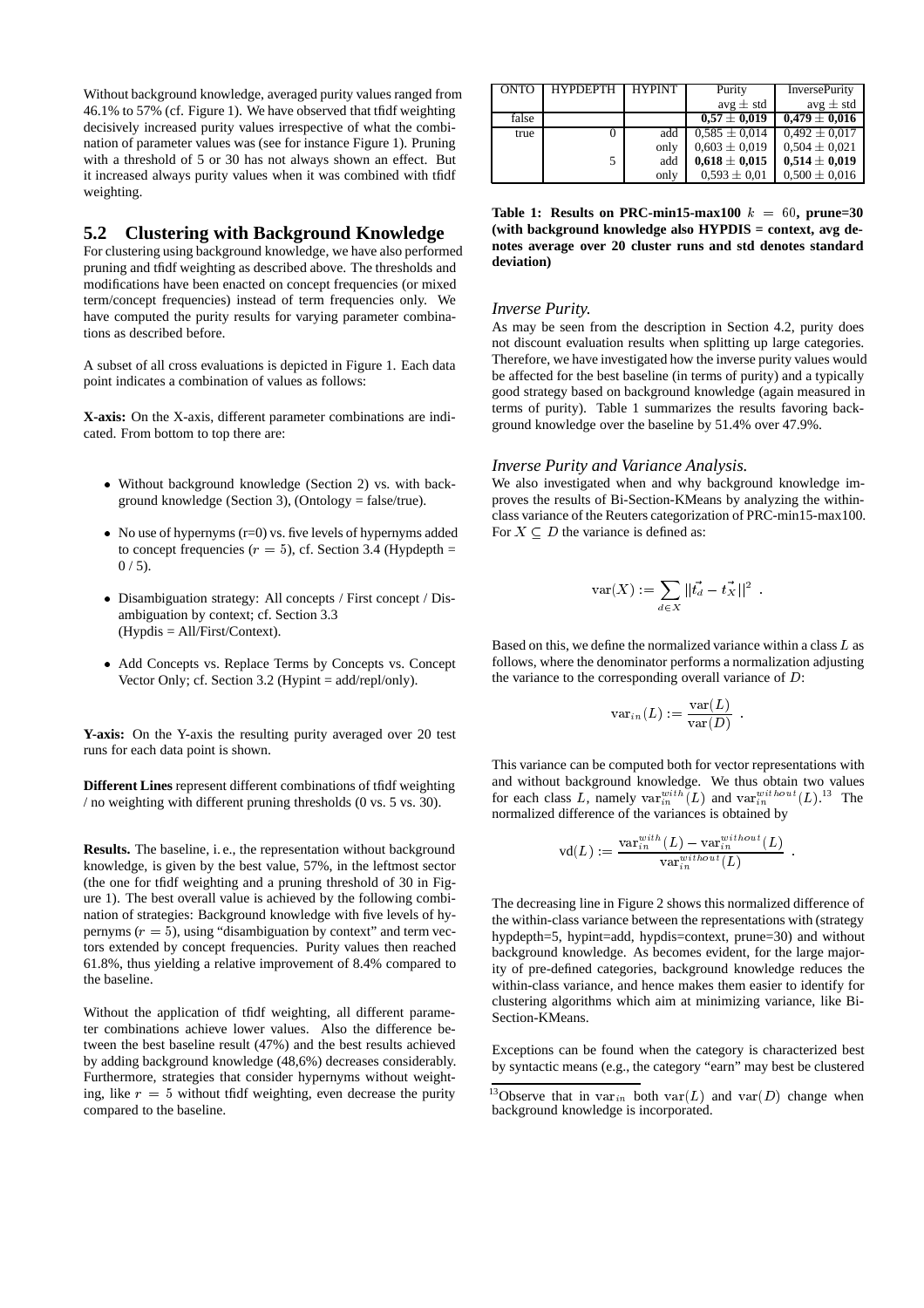

**Figure 1: Comparing clustering without background knowledge (leftmost column) against various combinations of parameter settings using background knowledge on PRC-min15-max100 with**  $k = 60$ .

by stop words like 'vs.' which are not contained in Wordnet; see leftmost category in Fig 2).

Furthermore, there is a clear tendency that a smaller variance within predefined categories goes along with a higher inverse purity compared to the best baseline. This tendency becomes evident when one compares the variance difference against the individual inverse purity values

$$
\operatorname{ipv}(L, \mathbb{P}) := \max_{P \in \mathbb{P}} \operatorname{Precision}(L,P)
$$

— which again can be computed with (ipv<sup>with</sup>) and without (ipv<sup>without</sup>) background knowledge. This comparison is done in Figure 2 by comparing the variance difference against the inverse purity difference

$$
\operatorname{ipd}(L) := \frac{\operatorname{ipv}^{with}(L,\mathbb{P}) - \operatorname{ipv}^{without}(L,\mathbb{P})}{\operatorname{ipv}^{without}(L,\mathbb{P})}
$$

and against its linear interpolation. The diagram shows that the linear interpolation increases with decreasing variance difference. The correlation coefficient of  $-0.34$  between variance difference and individual inverse purity supports this observation.

We have analyzed the categories whose identification by the cluster algorithm is not positively influenced by background knowledge according to the inverse purity difference. Besides of the ones for which within-class variance is not reduced, problems occur for categories that have semantic overlap. For instance, 'dlr', and 'moneyfx' are all about money and finance and often co-occur (as second or third Reuters label).

A measure considering also the second and third Reuters label (which is not possible with standard measures like purity) would probably

even indicate a positive influence of background knowledge on the clustering.

# **6. RELATED WORK**

While we do not know of any research that exploits background knowledge in a systematic comparison of text document clustering, there are a number of interesting uses of WordNet in information retrieval and supervised learning.

Green [8, 9] uses WordNet to construct chains of related synsets (that he calls 'lexical chains') from the occurrence of terms in a document. Very roughly speaking, WordNet senses that are in some way related receive higher weights than senses that appear in isolation from others in the same document. WordNet senses with the best weights are selected and the corresponding tfidf-weighted term frequencies constitute a base vector representation of a document. In addition, for each document an auxiliary vector is constructed by considering all semantically related senses (using direct hyponymy, direct hypernymy, direct partonomy, etc.). A similarity value for two documents  $a, b$  with normalized base vectors  $\vec{t}_a, \vec{t}_b$ and auxiliary vectors  $\vec{t}_a^*, \vec{t}_a^*$  is computed by

$$
\vec{t}_a\cdot\vec{t}_b+\vec{t}_a\cdot\vec{t}_b^*+\vec{t}_a^*\cdot\vec{t}_b.
$$

Thus, Green produces a WordNet based document representation using a word sense disambiguation strategy and term weighting. Through the auxiliary vectors Green introduces some additional conceptual similarity (e.g. he does between 'pork' and 'meat'), but not to the same extent we do (e.g. he does not between 'pork' and 'veal'). He uses this similarity metrics for a very simple clustering strategy — as well as some hyperlink construction method that is not relevant in our paper. Overall, our approaches are not easily comparable. Also, Green does not evaluate performance and scalability of his approach as compared to standard bag-of-words based clustering of documents. Strategies like 'add' and the usage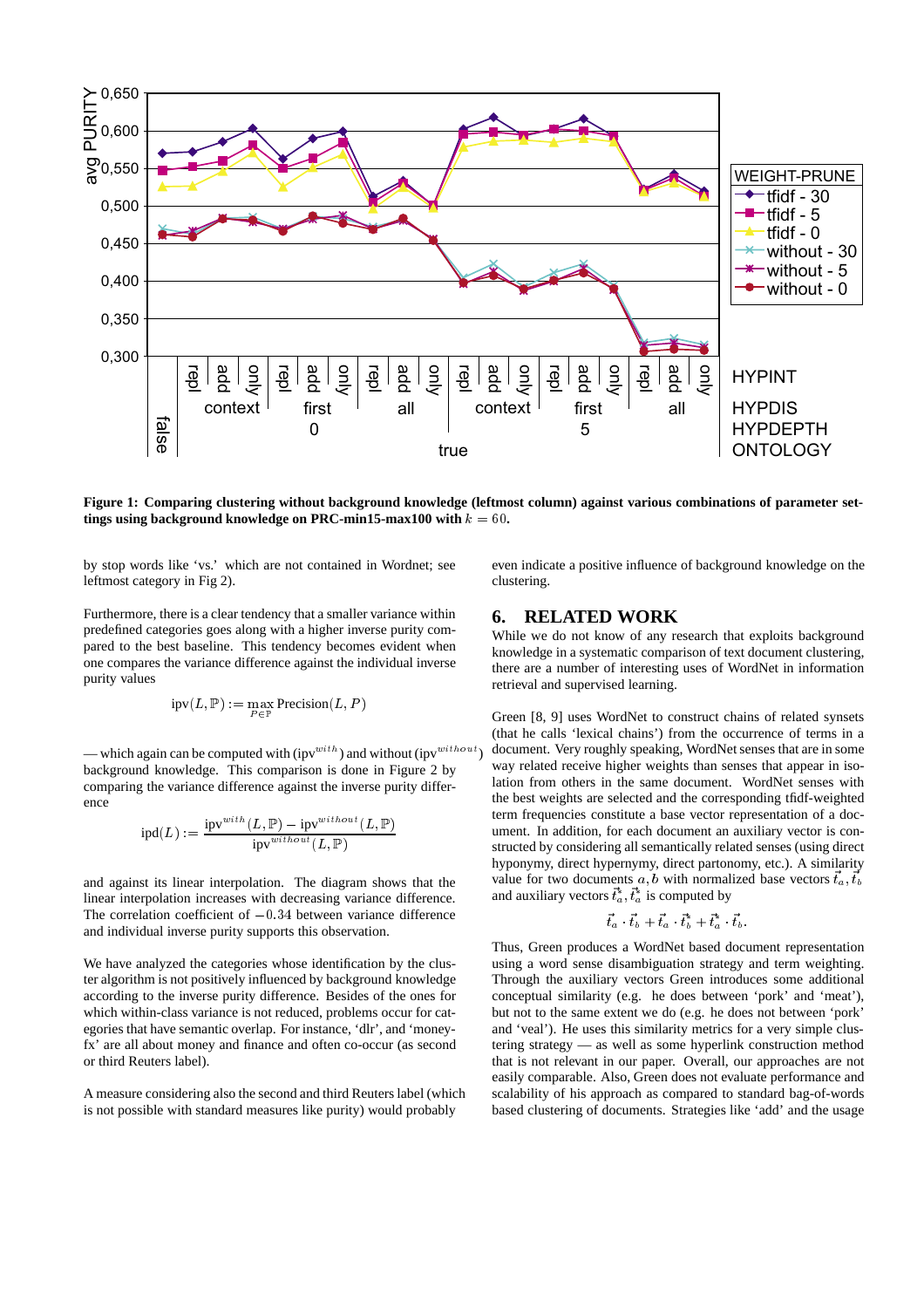

**Figure 2: Comparing the variance difference for each given category against the change of clustering results in terms of individual inverse purity values when the preprocessing strategy changes from best baseline to 'standard' (good) background knowledge** (strategy hypdepth=5, hypint=add, hypdis=context, prune=30) on PRC-min15-max100 with  $k = 60$ .

of indirect hypernymy are factors that we added and compared.

Dave [15] has explored WordNet using synsets as features for document representation and subsequent clustering. He did not perform word sense disambiguation and only found that WordNet synsets decreased clustering performance in all his experiments. In our experiments we could confirm his negative finding. In addition, we could produce the positive result that WordNet may be used successfully, if word sense disambiguation and weighting is performed.

Voorhees [25] as well as Moldovan and Mihalcea [18] have explored the possibility to use Wordnet for retrieving documents by keyword search. It has already become clear by their work that particular care must be taken in order to improve precision and recall.

Buenaga Rodríguez et. al. [5] and Ureña Lóez et. al. [24] show a successful integration of the Wordnet resource for a document categorization task. They use the Reuters corpus for evaluation and improve the classification results of the Rocchio and Widrow-Hoff algorithms by 20 points. In [7], Wordnet is used for word sense disambiguation. They show in an information retrieval setting the improvement of the disambiguated synset model over the term vector model. In contrast to our approach, [5], [24], and [7] apply

Wordnet to a supervised scenario (and not to an unsupervised one as in our application), do not make use of Wordnet relations such as hypernyms, and build the term vectors manually.

Approaches like term clustering [14], LSI [4] or PLSI [10] use statistic methods to compute a kind of "concepts". These concepts are rather different to our definition of ontology concepts. They are not able to indicate the meaning of the concepts and there exists no understandable mapping to lexical entries. A generalization of their 'concepts' is not possible. We do not know of actual comparisons that relate KMeans or Bi-Section-KMeans with LSI or PLSI using the same dataset for clustering.

We have built our numerical comparisons on Bi-Section-KMeans which has proved to be very robust in a wide variety of experiments [23]. Also to our experience it performed as good as other algorithms that we tested informally. Its standard parameter settings evaluated as good as other ones (e. g., bi–secting based on variance instead of cardinality; cf. [23]).

# **7. CONCLUSION**

In this paper, we have discussed a way of incorporating background knowledge into a representation for text document clustering in order to improve clustering results. We have performed evaluations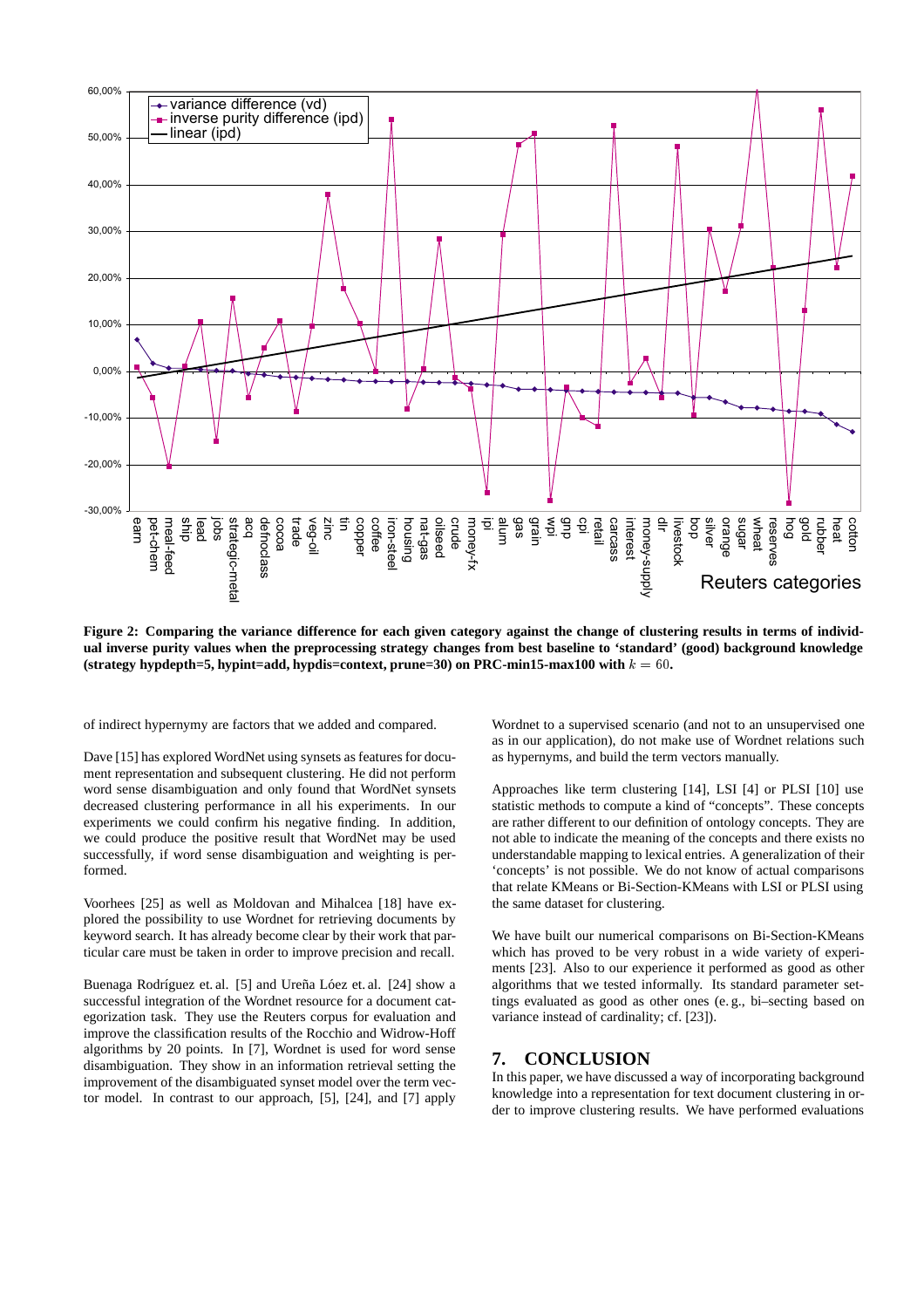on the Reuters data set indicating good performance.

In particular, we found that the best background knowledge strategy (e.g., hypint = add, hypdis = context, hypdepth = 5) can be safely used, as it always improves performance compared to the best baseline.

The principal idea of our approach is that the variance of documents within one category is reduced by representation with background knowledge, thus improving results of text clustering measured in terms of purity and inverse purity with conventional means like Bi-Section-KMeans. To this end, different, but semantically similar terms in two text documents may contribute to a good similarity rating if they are related via Wordnet synsets or hypernyms.

Our experiments have shown that beneficial effects of background knowledge require some care. I.e. we used word sense disambiguation and feature weighting in order to achieve improvements of clustering results. We conjecture that more advanced word sense disambiguation and feature weighting schemes will further improve effectiveness of text clustering.

In [12, 11], we describe how to make further use of background knowledge for improving explanation capabilities. There we show how to exploit concept representations along a hierarchy, based on Formal Concept Analysis [6] in order to derive commonalities and distinctions between different clustering results. For instance, one example result derived there is that several clusters are about 'food' — some about 'coffee' and some about 'cacao'. This result is achieved without 'food' appearing somewhere in the documents, but by taking advantage of the new representation that incorporates background knowledge.

**Acknowledgements.** We thank our colleagues Alexander Maedche and Viktor Pekar for many fruitful discussions during the work on this paper. This work has been supported by EU in the IST project Bizon and by BMBF in the project PADLR.

## **8. REFERENCES**

- [1] E. Agirre and G. Rigau. Word sense disambiguation using conceptual density. In *Proc. of COLING'96*, 1996.
- [2] G. Amati, C. Carpineto, and G. Romano. Fub at trec-10 web track: A probabilistic framework for topic relevance term weighting. In *The Tenth Text Retrieval Conference (TREC 2001)*. National Institute of Standards and Technology (NIST), online publication, 2001.
- [3] E. Bozsak et al. Kaon towards a large scale semantic web. In *Proceedings of EC-Web*, pages 304–313, Aix-en-Provence, France, 2002. LNCS 2455 Springer.
- [4] S. C. Deerwester, S. T. Dumais, T. K. Landauer, G. W. Furnas, and R. A. Harshman. Indexing by latent semantic analysis. *Journal of the American Society of Information Science*, 41(6):391–407, 1990.
- [5] M. de Buenaga Rodrıguez, J. M. G. Hidalgo, and B. Díaz-Agudo. Using WordNet to complement training information in text categorization. In *Recent Advances in Natural Language Processing II*, volume 189. John Benjamins, 2000.
- [6] B. Ganter and R. Wille. *Formal Concept Analysis: Mathematical Foundations*. Springer, Berlin – Heidelberg, 1999.
- [7] J. Gonzalo, F. Verdejo, I. Chugur, and J. Cigarrán. Indexing with WordNet synsets can improve text retrieval. In *Proceedings ACL/COLING Workshop on Usage of WordNet for Natural Language Processing*, 1998.
- [8] S. J. Green. Building hypertext links in newspaper articles using semantic similarity. In *Proc. of third Workshop on Applications of Natural Language to Information Systems (NLDB '97)*, 1997.
- [9] S. J. Green. Building hypertext links by computing semantic similarity. *IEEE Transactions on Knowledge and Data Engineering (TKDE)*, 11(5):713–730, 1999.
- [10] T. Hofmann. Probabilistic latent semantic indexing. In *Research and Development in Information Retrieval*, pages 50–57, 1999.
- [11] A. Hotho, S. Staab, and G. Stumme. Explaining text clustering results using semantic structures. In *Principles of Data Mining and Knowledge Discovery, 7th European Conference, PKDD 2003, Dubrovnik, Croatia, September 22-26, 2003*, LNCS. Springer, 2003.
- [12] A. Hotho, S. Staab, and G. Stumme. Text clustering based on background knowledge. Technical report, University of Karlsruhe, Institute AIFB, 2003. 36 pages.
- [13] N. Ide and J. Véronis. Introduction to the special issue on word sense disambiguation: The state of the art. *Computational Linguistics*, 24(1):1–40, 1998.
- [14] G. Karypis and E. Han. Fast supervised dimensionality reduction algorithm with applications to document categorization and retrieval. In *Proc. of CIKM-00*, pages 12–19. ACM Press, 2000.
- [15] D. M. P. Kushal Dave, Steve Lawrence. Mining the peanut gallery: opinion extraction and semantic classification of product reviews. In *Proceedings of the Twelfth International World Wide Web Conference, WWW2003*. ACM, 2003.
- [16] D. Lewis. Reuters-21578 text categorization test collection, 1997.
- [17] G. Miller. WordNet: A lexical database for english. *CACM*, 38(11):39–41, 1995.
- [18] D. I. Moldovan and R. Mihalcea. Using WordNet and lexical operators to improve internet searches. *IEEE Internet Computing*, 4(1):34–43, 2000.
- [19] P. Pantel and D. Lin. Document clustering with committees. In *Proc. of SIGIR'02, Tampere, Finland*, 2002.
- [20] M. F. Porter. An algorithm for suffix stripping. *Program*, 14(3):130–137, 1980.
- [21] G. Salton. *Automatic Text Processing: The Transformation, Analysis and Retrieval of Information by Computer*. Addison-Wesley, 1989.
- [22] F. Sebastiani. Machine learning in automated text categorization. *ACM Computing Surveys*, 34(1):1–47, 2002.